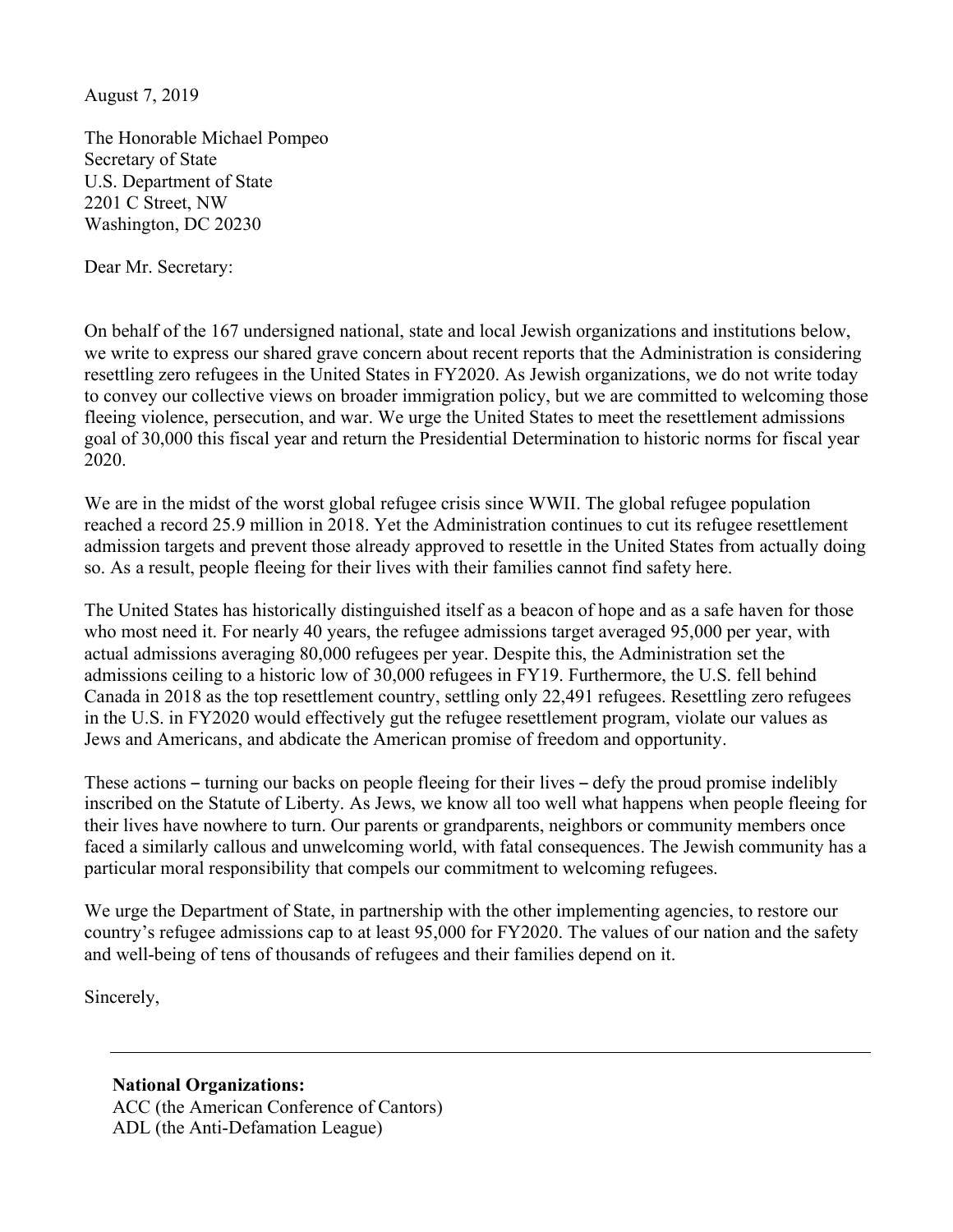Agudath Israel of America Ameinu American Jewish World Service Avodah B'nai B'rith International Cantors Assembly CCAR (Central Conference of American Rabbis) Foundation for Ethnic Understanding Goldtree Training Habonim Dror North America **HIAS** International Rabbinic Fellowship J Street Jewish Alliance for Law and Social Action Jewish Council for Public Affairs Jewish Labor Committee Jewish Women International Jewish World Watch Keshet Men of Reform Judaism NCJW (National Council of Jewish Women) **NCSEJ** Network of Jewish Human Service Agencies New Jewish Outreach Orthodox Union Rabbinical Assembly Reconstructing Judaism Reconstructionist Rabbinical Association Society for Humanistic Judaism The Jewish Federations of North America T'ruah Union for Reform Judaism Uri L'Tzedek Women of Reform Judaism Women's Rabbinic Network Women's League for Conservative Judaism Workmen's Circle

## **Local and State Organizations and Institutions:**

#### **Arizona**

Arizona Jews for Justice! Jewish Community Relations Council of Greater Phoenix NCJW Arizona Section Secular Humanist Jewish Circle, Tucson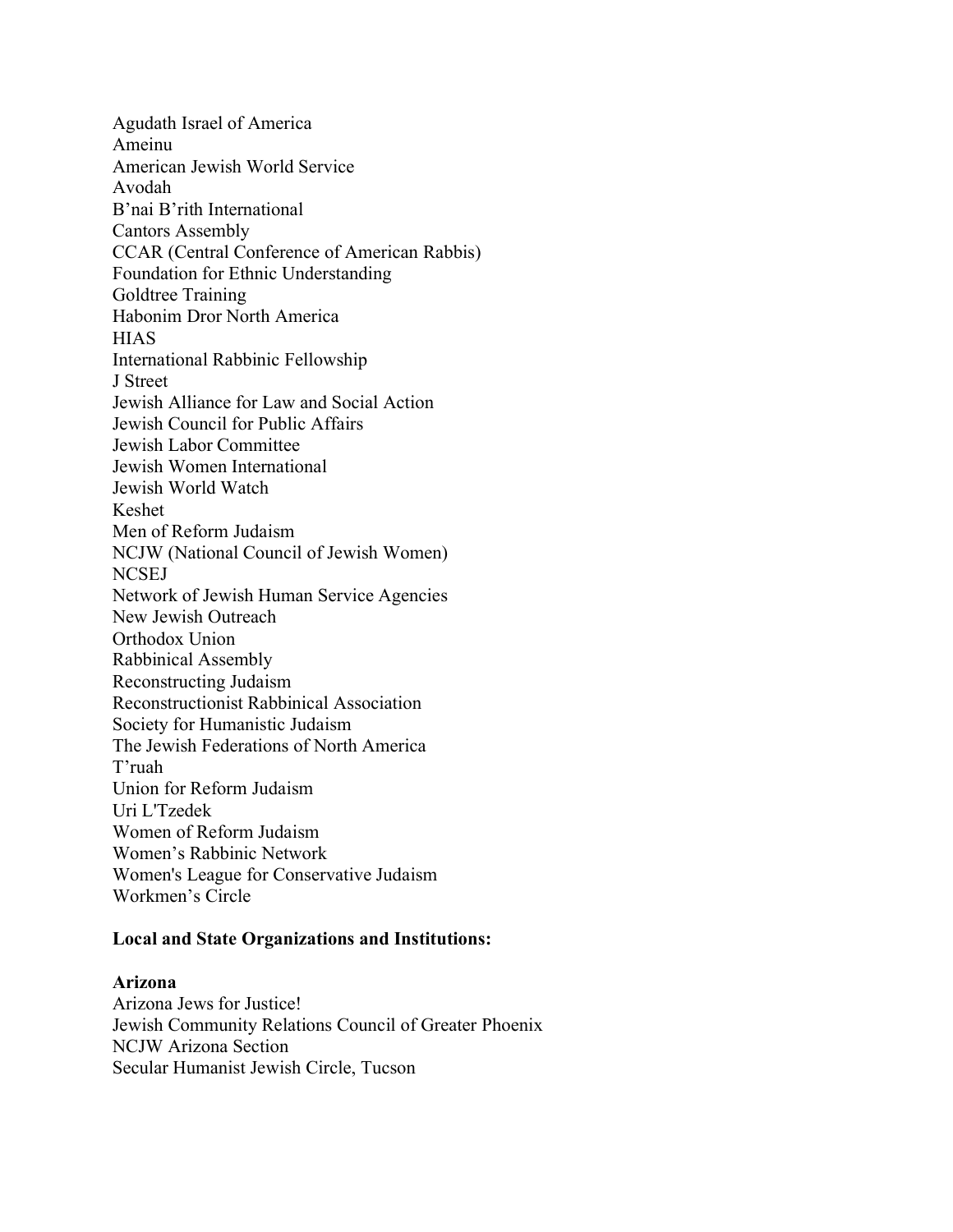# **California**

Bet Tzedek Legal Services Community Shul of Montecito and Santa Barbara Congregation Kol Shofar Jewish Center for Justice Jewish Community Relations Committee of Greater Santa Barbara Jewish Community Relations Council of San Francisco, the Peninsula, Marin, Sonoma, Alameda and Contra Costa Counties Jewish Family & Community Services East Bay Jewish Family Service of Los Angeles Jewish Family Service of the Desert Jewish Family Services of San Diego Jewish Family Services of Silicon Valley Jewish Federation of Greater Santa Barbara Leo Baeck Temple NCJW California State Policy Advocates Temple Emanuel of Beverly Hills

# **Colorado**

Beth Ami - Colorado Congregation for Humanistic Judaism Jewish Community Relations Council of Colorado JEWISHcolorado

## **Connecticut**

Jewish Community Alliance for Refugee Resettlement (JCARR) Jewish Federation of Greater New Haven

## **Delaware**

Jewish Family Services of Delaware

## **Florida**

Beth Israel of Ocala, Florida Congregation Beth Adam South Florida Center for Humanistic Judaism Jewish Community Relations Council of the Greater Miami Jewish Federation NCJW Sarasota-Manatee Section South Florida Zionesses Temple Beth Sholom

## **Georgia**

Jewish Educational Alliance Savannah Jewish Federation

## **Illinois**

JCFS Chicago, Illinois Jewish Community Relations Council of Springfield Jewish Federation of Metropolitan Chicago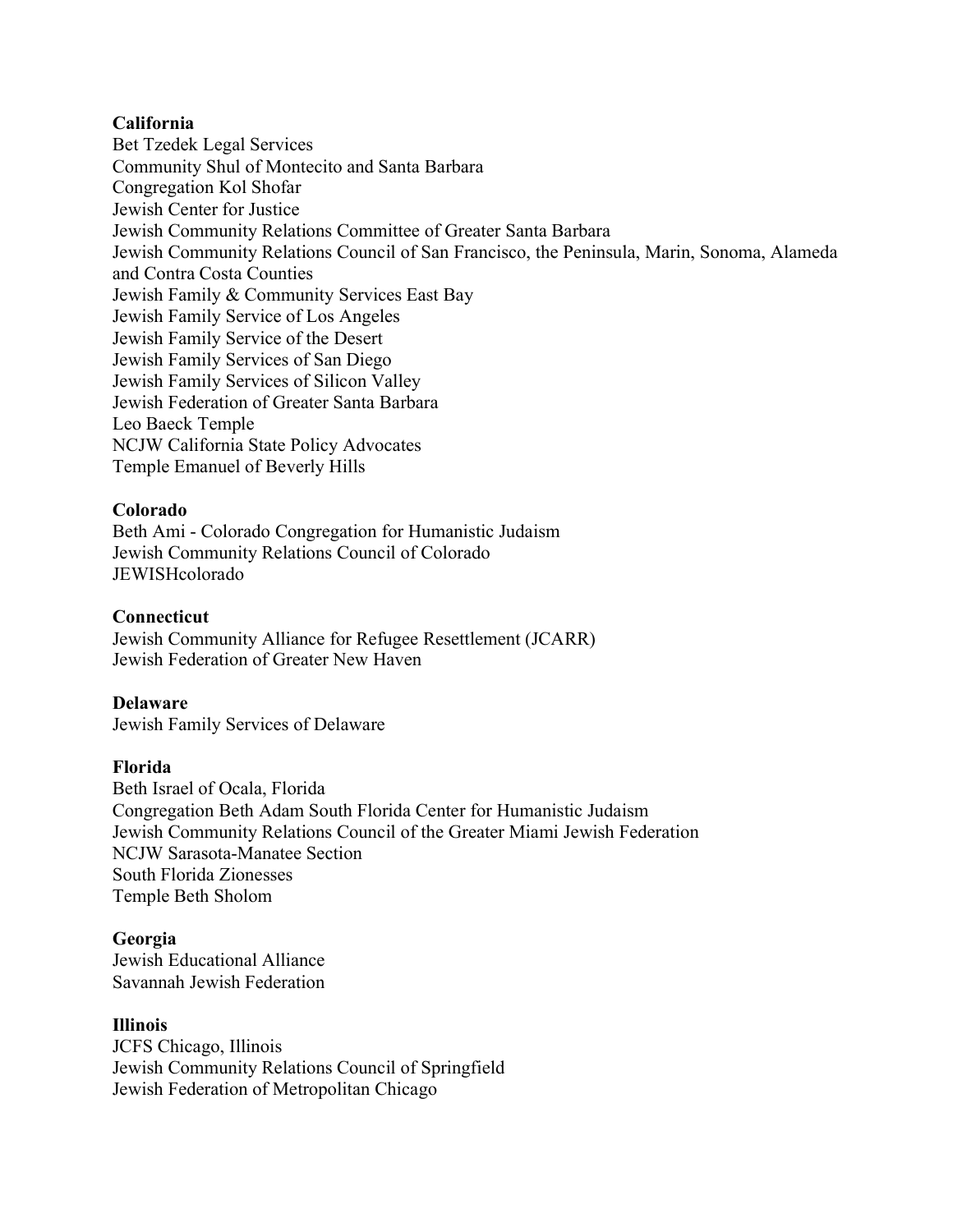Jewish Federation of Springfield Mishkan Chicago NCJW South Cook Section

## **Indiana**

Indianapolis Jewish Community Relations Council

## **Kansas**

Jewish Community Relations Bureau, AJC Mid-Kansas Jewish Federation

## **Kentucky**

Jewish Community Relations Council of Louisville Jewish Family & Career Services of Kentucky NCJW, Louisville Section

## **Maryland**

Adat Shalom Reconstructionist Congregation, Bethesda Jewish Community Relations Council of Greater Washington

## **Massachusetts**

Congregation Dorshei Tzedek Jewish Community Relations Council, Greater Boston Jewish Vocational Service (JVS Boston) Massachusetts Board of Rabbis

#### **Michigan**

Detroit Center for Civil Discourse Jewish Community Relations Council/AJC – Detroit NCJW Michigan Section

## **Minnesota**

Adath Jeshurun Congregation Adath Jeshurun Hesed Committee Jewish Family and Children's Service of Minneapolis JHSUM Mount Zion Temple NCJW Minnesota Section Shir Tikvah Congregation

#### **Missouri**

Central Reform Congregation Congregation B'nai Amoona Congregation Shaare Emeth Jewish Community Relations Council of St. Louis NCJW St. Louis Section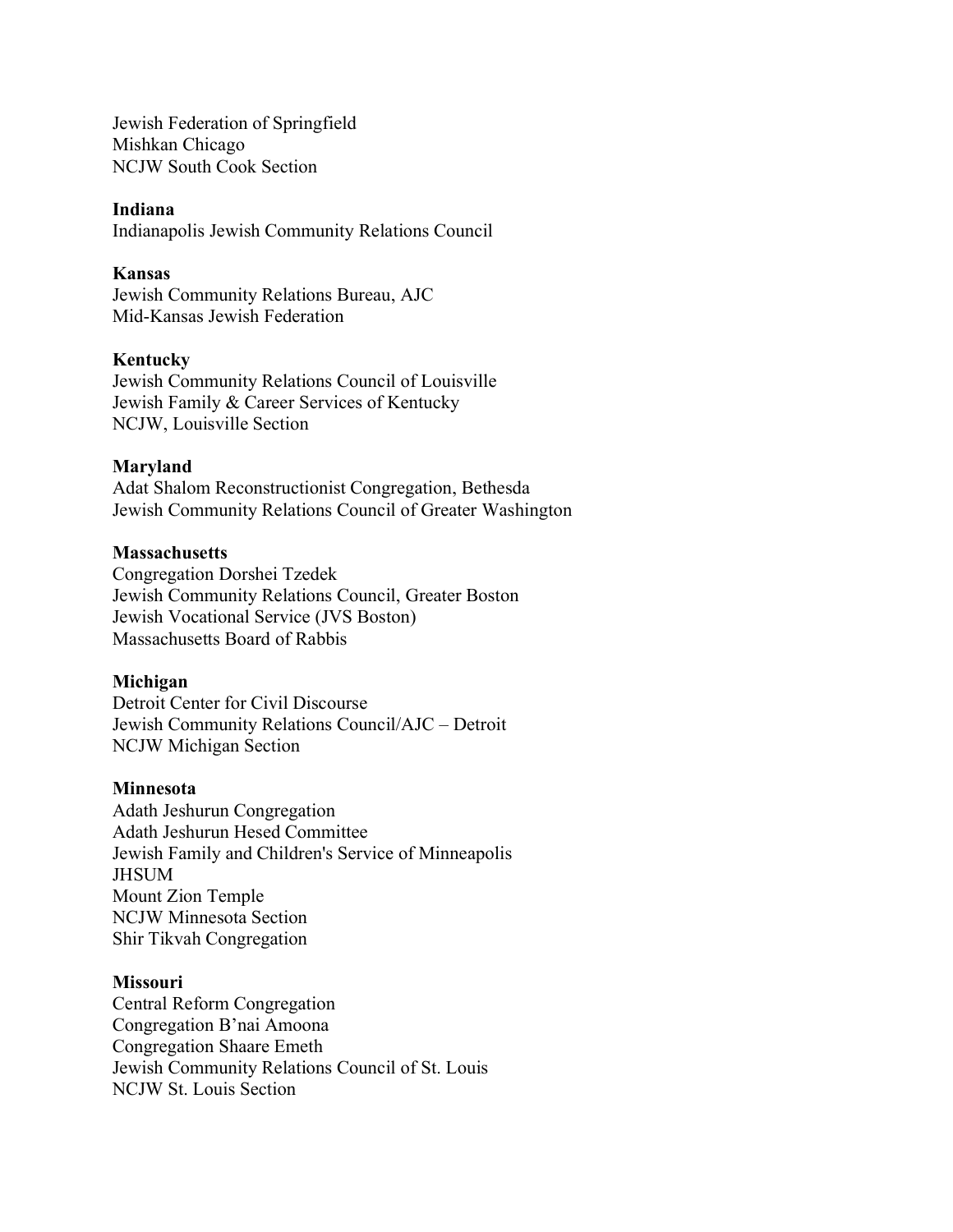## **New Jersey**

Jewish Federation of Greater MetroWest Jewish Federation of Northern New Jersey Livingston Celebrates Israel Temple Emeth, Teaneck

# **New York**

Buffalo JCRC Congregation Beth Abraham Congregation Kolot Chayeinu Congregation Mount Sinai Greater New York Labor Religion Coalition Muslim-Jewish Solidarity Committee Temple Beth Am Temple Beth Zion, Buffalo Temple B'rith Kodesh Temple Chaverim of Plainview Temple Shaaray Tefila, New York City

### **North Carolina**

Jewish Family Services of Greater Charlotte

#### **Ohio**

Cincinnati Jewish Community Relations Council Congregation Torat Emet JCC Grannie Group of Akron Jewish Family Services, Columbus NCJW Cleveland Section Rockdale Temple

#### **Oklahoma**

Jewish Federation of Tulsa

## **Oregon**

Beit Haverim Congregation Beth Israel Havurah Shalom Jewish Federation of Greater Portland Kol Shalom

## **Pennsylvania**

Beth El Temple JEVS Human Services Jewish Family and Community Services (JFCS) Pittsburgh Jewish Federation of Greater Harrisburg